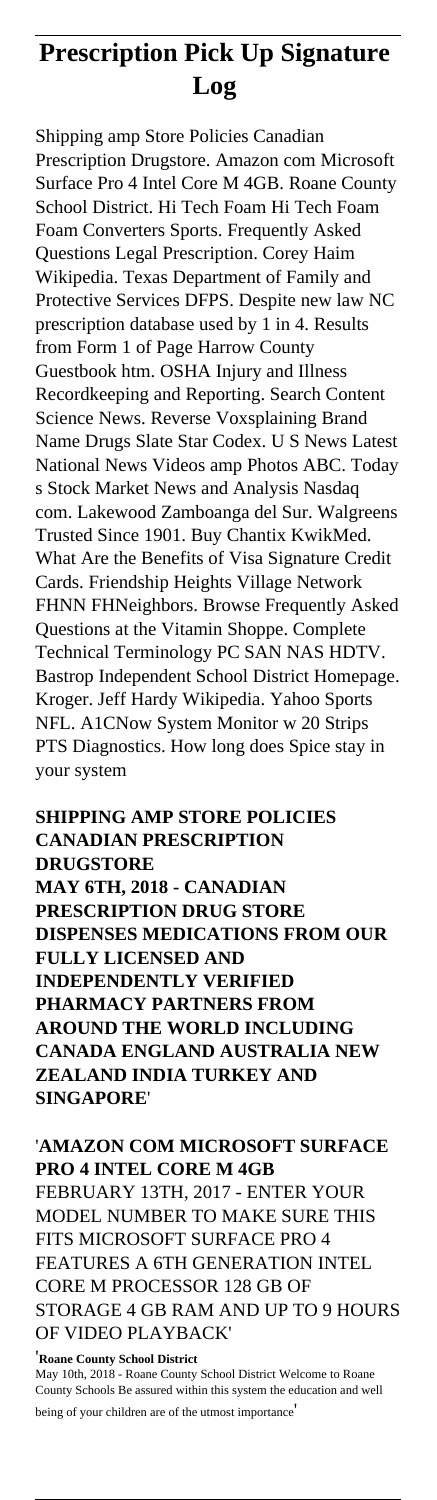## '**Hi Tech Foam Hi Tech Foam Foam Converters Sports**

May 11th, 2018 - This website is very helpful and user friendly Keep up the good work'

#### '**Frequently Asked Questions Legal Prescription**

**May 10th, 2018 - Call 1 877 745 5779 Or Order Online Frequently Asked Questions Legal Prescription Medications Online USA Real Inexpensive Erectile Dysfunction Treatment Cure Prescribed Through The Internet By USA Licensed Physicians**'

#### '*COREY HAIM WIKIPEDIA*

*MAY 6TH, 2018 - COREY IAN HAIM DECEMBER 23 1971 â€* "MARCH 10 2010 *WAS A CANADIAN ACTOR KNOWN FOR A 1980S HOLLYWOOD CAREER AS A TEEN IDOL HE STARRED IN A NUMBER OF FILMS SUCH AS LUCAS SILVER BULLET MURPHY S ROMANCE LICENSE TO DRIVE DREAM A LITTLE DREAM AND SNOWBOARD ACADEMY*'

'**Texas Department Of Family And Protective Services DFPS**

**May 11th, 2018 - The Mission Of The Texas Department Of Family And Protective Services DFPS Is To Protect The**

**Unprotected Children Elderly And People With Disabilities From Abuse Neglect And Exploitation**'

'**Despite New Law NC Prescription Database Used By 1 In 4**

**November 15th, 2017 - Some Experts Call A Statewide Prescription Database The Single Greatest Tool For Combating The Growing Opioid Epidemic In North Carolina But A WRAL Investigation Found That Fewer Than One In Four Doctors Use It**'

'**RESULTS FROM FORM 1 OF PAGE HARROW COUNTY GUESTBOOK HTM** MAY 10TH, 2018 - NAME PETE FOWLER EMAIL AT NTLWORLD

YEARS AT SCHOOL 1956 62 DATE 29 APR 2016 TIME 03 47 49

#### COMMENTS YESTERDAY S GUARDIAN CARRIED AN

#### OBITUARY NOTICE FOR FRED BILSON ONE OF THE ENGLISH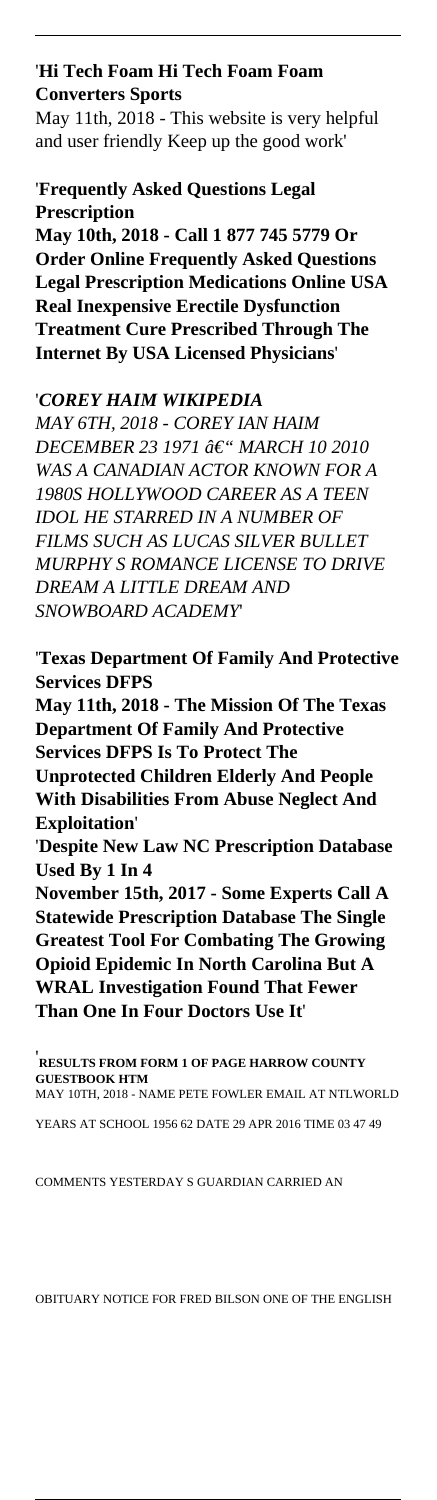# '*OSHA Injury and Illness Recordkeeping and Reporting*

*May 8th, 2018 - The following are selected excerpts from the preamble to the Occupational Injury and Illness Recording and Reporting Requirements the Recordkeeping rule 66 FR 5916 29 CFR Parts 1904 and 1952*''**search content science news**

**may 10th, 2018 - cracks open in the ground lava creeps across roads swallowing cars and homes fountains of molten rock shoot up to 70 meters high catching treetops on fire**'

### '**Reverse Voxsplaining Brand Name Drugs Slate Star Codex**

September 8th, 2016 - Epistemic status Uncertain especially on the accuracy of the economic studies cited I Sarah Kliff of Vox replies to my piece from last week'

# '*U S News Latest National News Videos amp Photos ABC*

*May 11th, 2018 - Highlands County Sheriff s Deputy William Gentry was shot in the head when he showed up at 69 year old Joseph Edward Ables doorstep in Lake Placid*''**today s stock market news and analysis nasdaq com may 11th, 2018 - edit favorites enter up to 25 symbols separated by commas or spaces in the text box below these symbols will be available during your session for use on applicable pages**'

#### '**Lakewood Zamboanga Del Sur**

**May 7th, 2018 - Located In The Eastern Part Of The Central Zamboanga Peninsula The Municipality Of Lakewood Is Bounded By Seven Municipalities Midsalip And Siayan On The North Kumalarang And Lapuyan On The South Pagadian City And Tigbao On The East And Bayog On The West**'

#### '**walgreens trusted since 1901**

amp wellness products refill your prescriptions online create memories

with walgreens photo and shop products for home delivery or ship to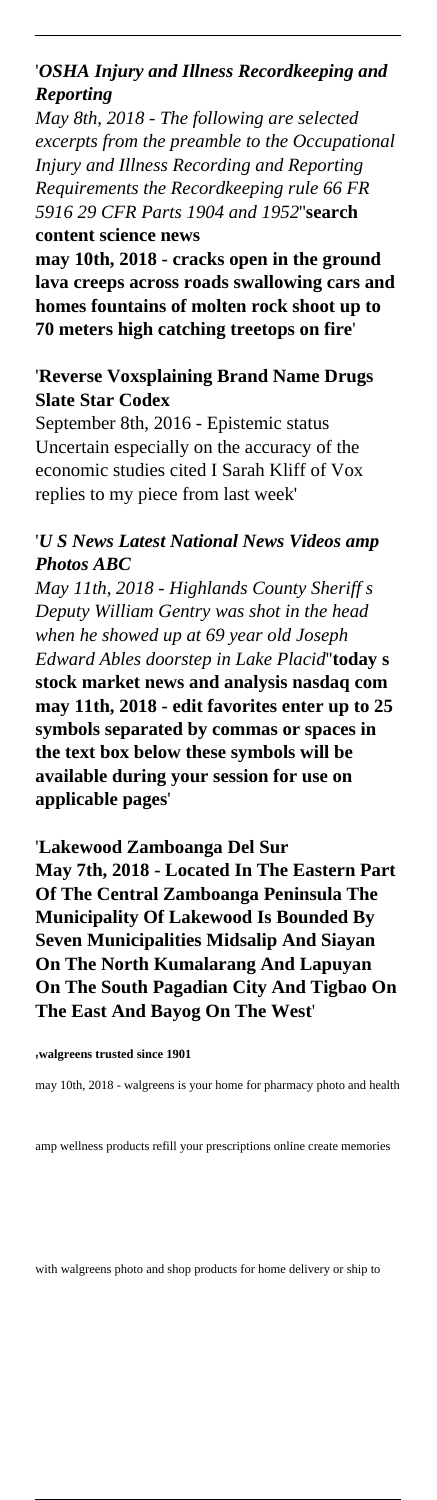# APRIL 25TH, 2018 - FOLLOW THESE SIMPLE STEPS TO BUY CHANTIX A<sup>®</sup> ONLINE SELECT A QUANTITY FROM THE LIST BELOW LOG IN OR REGISTER QUICKLY AND CONFIDENTIALLY COMPLETE THE FREE CONSULTATION'

'**What Are The Benefits Of Visa Signature Credit Cards** October 23rd, 2017 - At NerdWallet We Adhere To Strict Standards Of Editorial Integrity To Help You Make Decisions With Confidence Some Of The Products We Feature Are From Our Partners Here $\hat{a} \in T^M s$  How We Make Money If You Have A Visa Signature Credit Card You Have Access To Several Special Protections And Services'

'**FRIENDSHIP HEIGHTS VILLAGE NETWORK FHNN FHNEIGHBORS MAY 6TH, 2018 - THE FRIENDSHIP HEIGHTS NEIGHBORS NETWORK IS A VOLUNTEER ORGANIZATION THAT PROVIDES MEMBERS WITH SUPPORT SERVICES AND OPPORTUNITIES FOR SOCIAL INTERACTION TO ENABLE NEIGHBORS TO REMAIN ACTIVE AND ENGAGED IN THEIR COMMUNITY**' '**BROWSE FREQUENTLY ASKED QUESTIONS AT THE VITAMIN SHOPPE MAY 10TH, 2018 - I DON T WISH TO GIVE MY CREDIT CARD INFORMATION ONLINE ARE THERE OTHER WAYS TO ORDER AT THE VITAMIN SHOPPE YOU CAN SHOP ANY WAY YOU WANT IF YOU DON T WISH TO SHOP ONLINE YOU MAY ORDER BY PHONE FAX OR MAIL**''**Complete Technical Terminology PC SAN NAS HDTV**

May 10th, 2018 - Complete Technical Acronyms Glossary Amp Definitions For PC SAN NAS QA Testing HDTV Wireless Linux Embedded Networks Video Digital Pharma Unix Video Windows Audio With Links To Supporting Information And To Related Books'

# '*Bastrop Independent School District Homepage*

*May 10th, 2018 - At Bastrop ISD we ve created a diverse and engaging teaching and learning environment Our goal is to serve the needs of all of our students and collaborate together in a respectful and productive way*''**Kroger May 11th, 2018 - Sorry your browser is not supported Please upgrade to the latest version or switch your browser to use this site See outdatedbrowser com for options**'

#### '*Jeff Hardy Wikipedia*

*May 8th, 2018 - Early life Jeff Hardy is the son of Gilbert and Ruby Moore Hardy and the younger brother of Matt Hardy Their mother died of brain cancer in 1986 when Hardy was nine He developed an interest in motocross*